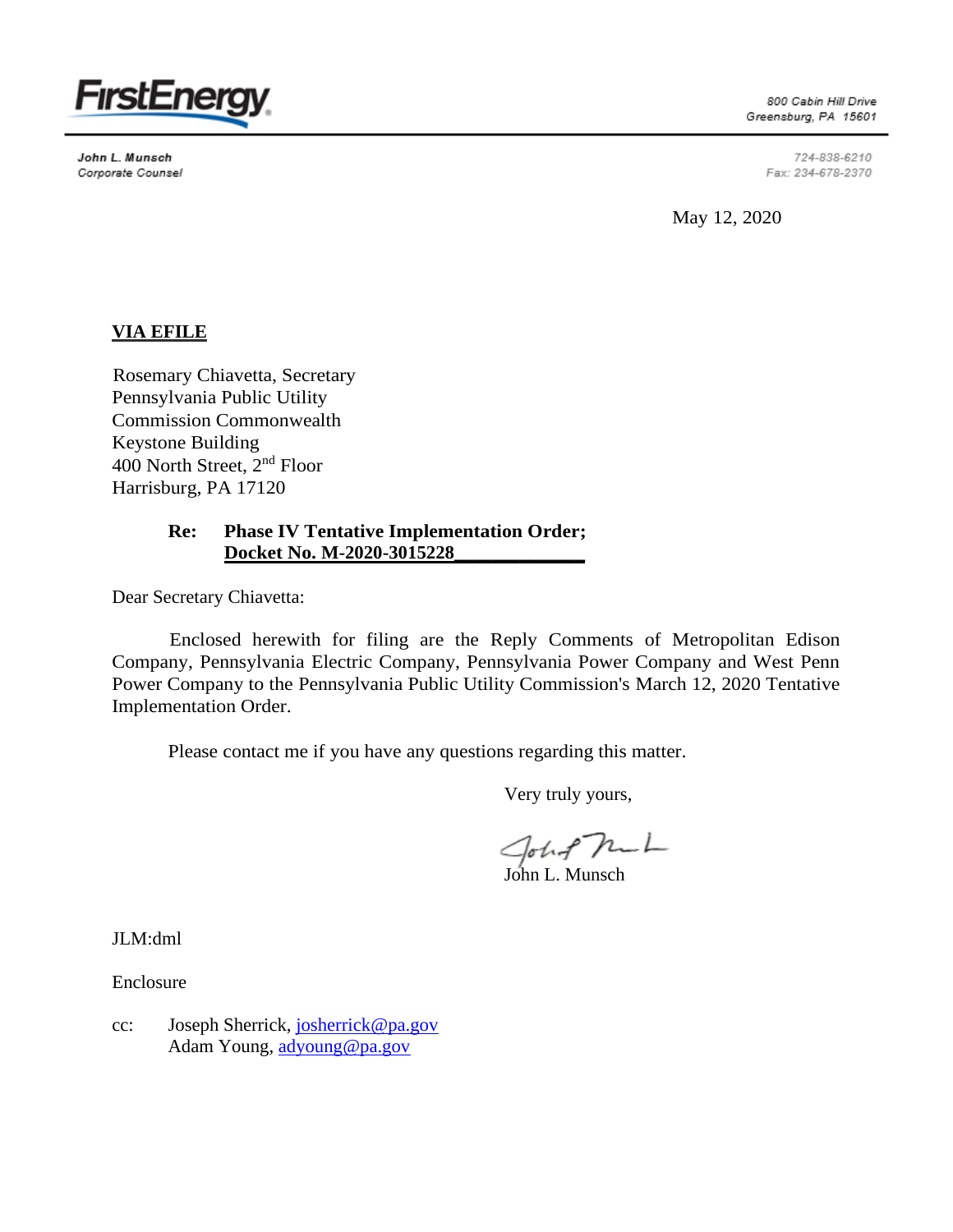## **BEFORE THE PENNSYLVANIA PUBLIC UTILITY COMMISSION**

**Tentative Implementation Order: Docket No. M-2020-3015228**

# **REPLY COMMENTS OF METROPOLITAN EDISON COMPANY, PENNSYLVANIA ELECTRIC COMPANY, PENNSYLVANIA POWER COMPANY AND WEST PENN POWER COMPANY TO THE TENTATIVE IMPLEMENTATION ORDER**

### **Background**

Act 129 of 2008, 66 Pa. C.S. § 2806.1 ("Act 129"), required the Commonwealth's largest electric distribution companies ("EDCs") to develop energy efficiency and conservation ("EE&C") programs. From an implementation standpoint, Act 129 required the Pennsylvania Public Utility Commission ("Commission") to evaluate the costs and benefits of: 1) the Phase I energy consumption program; and 2) the Phase I peak demand reduction program by November 30, 2013. The Commission determined in its Phase II Implementation Order that additional reductions in consumption were cost-effective and prescribed targets to be met by May 31, 2016,<sup>1</sup> however, the Commission did not have enough information to determine the cost-effectiveness of peak demand reduction programs and only permitted EDCs to voluntarily offer cost-effective demand reduction programs. <sup>2</sup> The Commission determined in its Phase III Implementation Order that additional reductions in the consumption and peak demand were cost-effective and therefore

<sup>1</sup> *See Energy Efficiency and Conservation Program Implementation Order*, p. 24 (Docket Nos. M-2012-2289411 and M-2008-2069887 (Order entered Aug. 2, 2014).

<sup>2</sup> *Id.* at 32, 33, 42 and 43.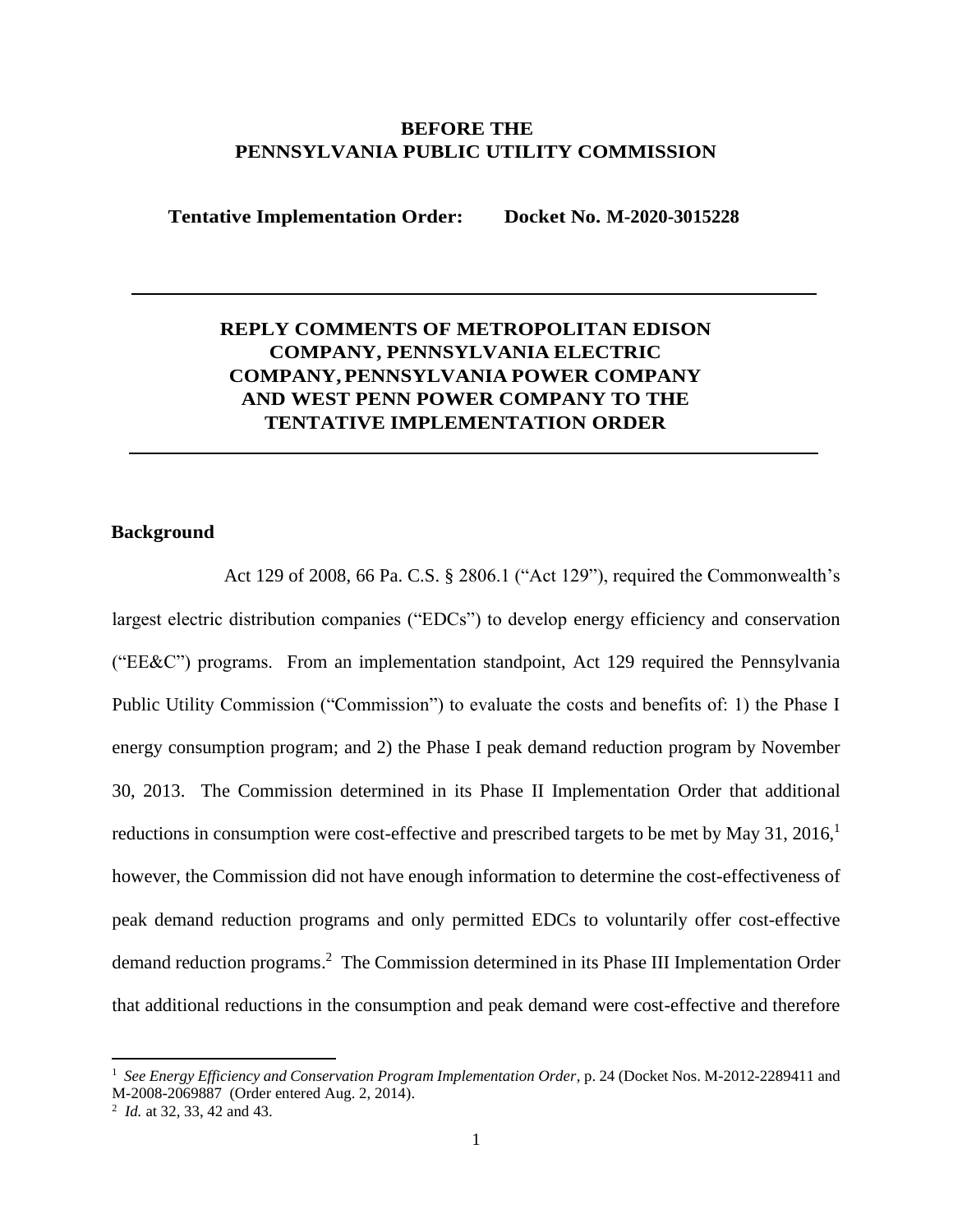prescribed reductions in consumption and peak demand targets to be met by May 31, 2021.<sup>3</sup> In accordance with Act 129's directives, the Commission initiated several activities to determine whether additional incremental consumption and peak demand reduction targets for Phase IV, for a period of time after May 31, 2021, should be adopted and, if so, at what levels. The Commission tasked the Phase III Statewide Evaluator ("SWE") with performing an energy efficiency and peak demand reduction ("EEPDR") potential study, as well as a dispatchable demand response ("DDR") potential study to determine the cost-effective consumption and peak demand reduction potential in Pennsylvania. The SWE submitted its final *Pennsylvania Act 129 Phase IV Energy Efficiency and Peak Demand Reduction Market Potential Study* and *Pennsylvania Act 129 Phase IV Demand Response Potential Study* to the Commission on February 28, 2020.<sup>4</sup> The EEPDR and DDR Potential Studies were released publicly via Secretarial Letter served March 2, 2020.<sup>5</sup>

On March 12, 2020, the Commission entered a Tentative Implementation Order ("Tentative Order") outlining its proposed requirements for Phase IV EE&C Programs beginning June 1, 2021 and requesting that stakeholders submit comments by April 27, 2020 and reply comments by May 12, 2020. Metropolitan Edison Company ("Met-Ed"), Pennsylvania Electric Company ("Penelec"), Pennsylvania Power Company ("Penn Power") and West Penn Power Company ("West Penn Power") (collectively, the "Companies") submitted Comments on the Tentative Order on April 27, 2020. The Companies offer the following Reply Comments for Commission consideration. In addition, the Companies support the Reply Comments filed by the Energy Association of Pennsylvania in this matter.

<sup>3</sup> *See Phase III Final Implementation Order* Docket No. M-2014-2424864, p. 12 (Order entered June 19, 2015).

<sup>4</sup> *See Pennsylvania Act 129 - Phase IV Energy Efficiency and Peak Demand Reduction Market Potential Study Report,*  submitted by Optimal Energy, Inc., *et. al.*, February 28, 2020; *Pennsylvania Act 129 - Phase IV Demand Response Potential Study*, submitted by Demand Side Analytics, Inc., *et. al.*, February 2020.

<sup>5</sup> *See Release of the Act 129 Statewide Evaluator Energy Efficiency and Peak Demand Reduction Market Potential and Demand Response Potential Studies and Stakeholder Meeting Announcement* Secretarial Letter, Docket No. M-2020-3015229 served March 2, 2020.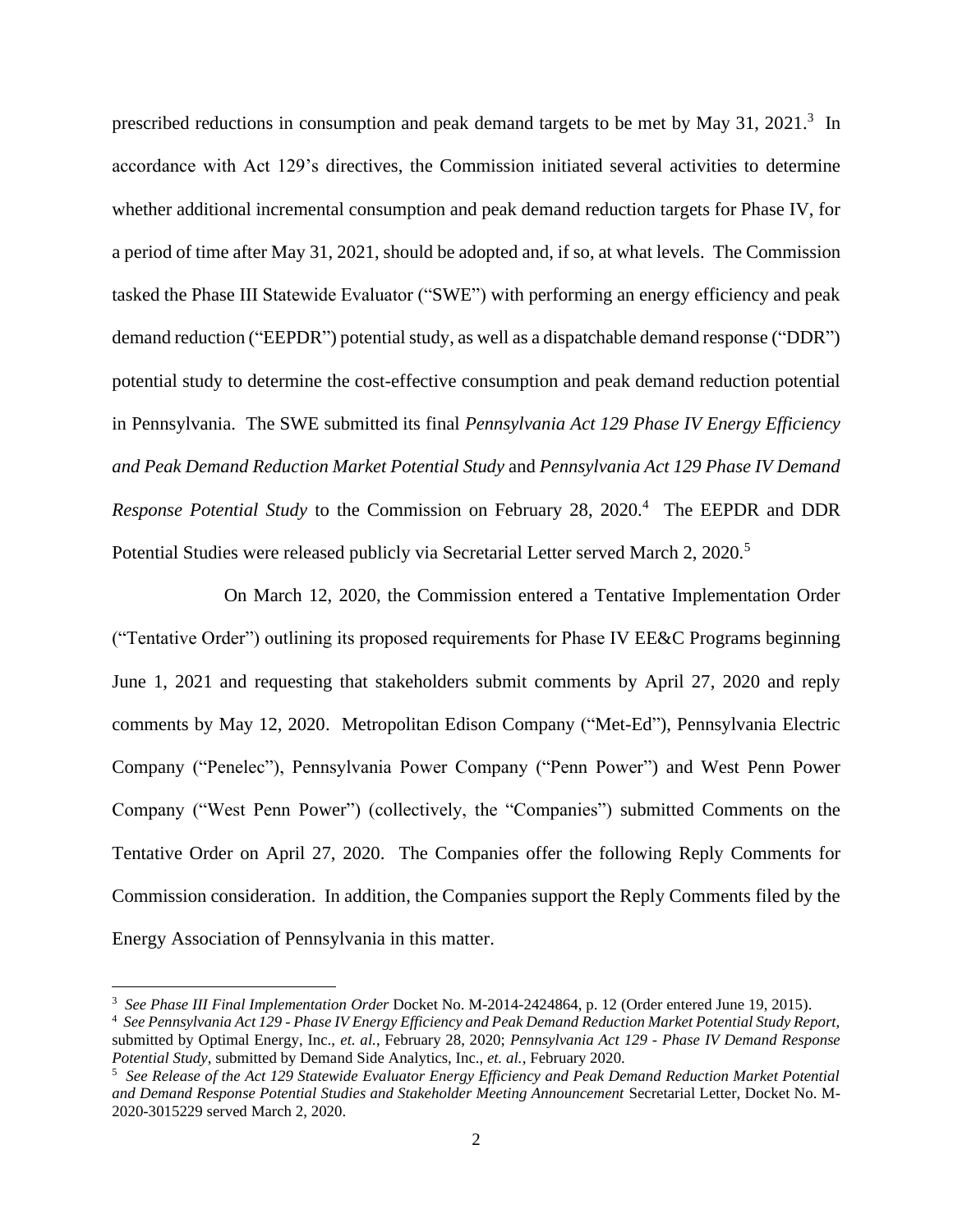### **Summary of Companies' Reply Comments**

The Companies offer the following summary of their Reply Comments followed by the full Reply Comments in the same sequential order as in the summary.

#### **1. Phase III excess budget should not be used to increase Phase IV targets.**

The Companies disagree with the commenters who propose to use unspent Phase III budgets on Phase IV programs and agree with the Commission proposal that EDCs begin Phase IV using only their Phase IV budgets. Unspent Phase III budgets should not be used to increase the Phase IV EE&C budgets beyond the budget caps established in Act 129. Act 129 establishes a 2% budget or spending cap and increasing the Phase IV EE&C budgets for any reason such as those proposed by the commenters would result in exceeding the spending cap.

## **2. The full Phase III savings carryover should be counted toward compliance with Phase IV targets.**

The Keystone Energy Efficiency Alliance ("KEEA")<sup>6</sup> recommends that only 50 percent of carryover savings be counted toward the Phase IV targets. The Companies strongly disagree. As included in the Tentative Order, full carryover of Phase III excess savings should be allowed into Phase IV to encourage the EDCs to maximize carryover savings recognizing the value of the reductions achieved by and paid for by ratepayers to both customers and the EDCs. Counting less than the full amount of carryover savings would unnecessarily increase compliance costs in Phase IV.

<sup>&</sup>lt;sup>6</sup> KEEA states that it is a Pennsylvania trade organization for the energy efficiency industry and that its membership consists of more than 70 companies ranging from small, local businesses to multinational corporations.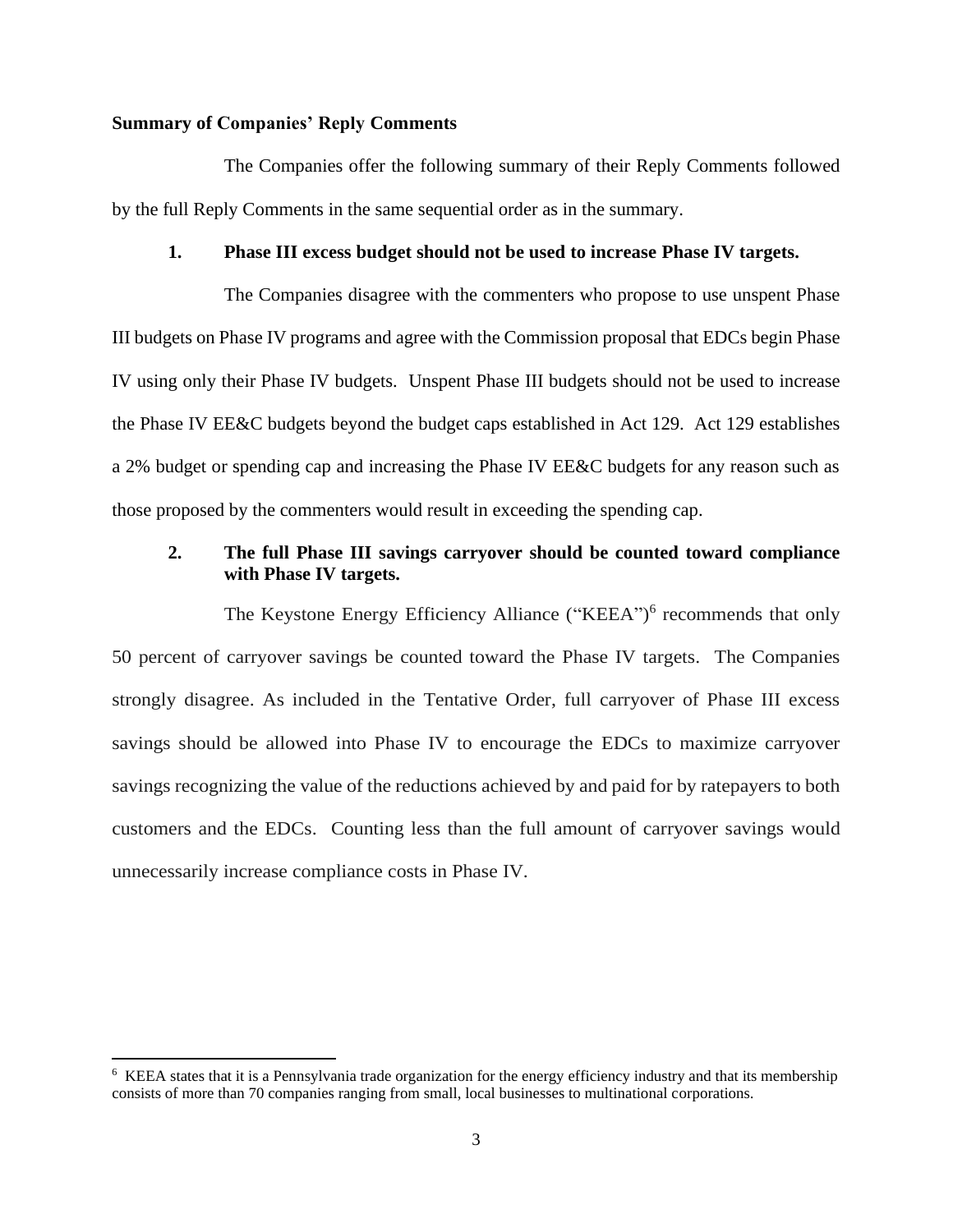**3. The Companies recommend that the Commission direct the implementation of Phase IV beginning June 2021 as outlined in the Tentative Order, and further, that the Commission recognize a force majeure process for modifying targets.**

The Companies oppose delaying the start of Phase IV due to COVID-19, and instead recommend that the Commission start Phase IV as scheduled on June 1, 2021 and include a provision in its Final Phase IV Order to amend the Phase IV EDC targets and requirements to the extent that factors beyond the utilities control are the basis for underperformance. There is no benefit to a delay in the start of Phase IV and any delay would result in unnecessary time, effort and expense to redo the Phase IV planning activities already completed.

## **4. Large commercial and industrial ("C&I") customers should not be allowed to opt out without targets adjusted accordingly.**

Although certain parties recommend that large C&I customers be permitted to opt-out of participation of the Act 129 programs, no such opt-out process can be implemented without corresponding reductions in the SWE's estimated market potential study ("MPS") and the resulting utility energy and demand targets. Allowing large C&I customers to opt out of EE&C programs without corresponding reductions in targets will make the established targets unreasonable and likely unattainable and put the EDCs at increased risk of mandatory Act 129 penalties.

## **5. It is appropriate to use coincident peak demand targets towards EDC demand reduction targets.**

The Companies concur with the Commission's proposal to use coincident peak demand reductions from EE&C measures to establish peak demand reduction targets versus mandating DDR programs as recommended by certain parties.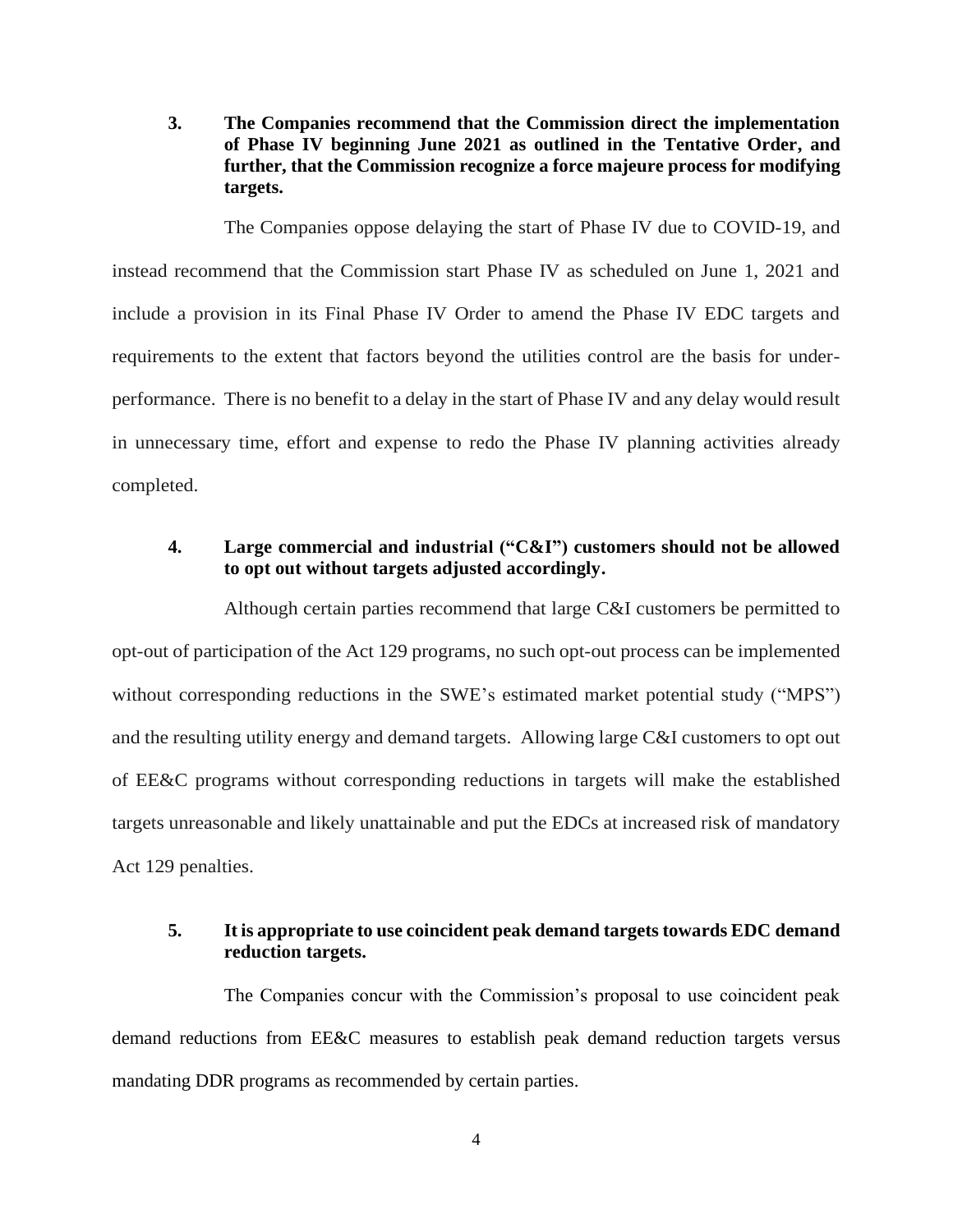## **6. It is unreasonable and overly burdensome to allocate PJM Interconnection, LLC ("PJM") revenues back to individual customers.**

The Companies recommend that the Commission should not adopt the recommendation to allocate PJM revenues back to individual customers, as the tracking and allocating of PJM full capacity market ("FCM") revenues back to specific customers would be unreasonable, overly burdensome and costly to administer.

# **7. The Commission should not require additional program design requirements or carve-outs.**

The Commission should reject recommendations to impose additional program design requirements and provide the EDCs with the necessary flexibility to design and implement programs across all customer classes to meet their targets in a cost-effective manner.

## **8. Phase IV acquisition costs are not inappropriately high.**

The Companies disagree with the Office of Consumer Advocate ("OCA") that the Phase IV acquisition costs are inappropriately high when compared to the historical average. As a result of standard changes and reduced market potential, it is fully expected that future acquisition costs will be significantly higher than historical averages.

# **9. The Commission should not adopt the Industrial Customers'<sup>7</sup> recommendation to add additional conservation service provider ("CSP") cost reporting requirements and the CSP competitive bidding process should allow contracts with CSPs to remain confidential.**

The recommendation by the Industrial Customers for the Commission to require that CSP costs be reported for each measure is overly broad and administratively burdensome and would add unnecessary costs. Further, requiring disclosure of proprietary and confidential

<sup>7</sup> The Industrial Customers group states that it is composed of the Pennsylvania Consumers Alliance, the Met-Ed Industrial Users Group, the Penelec Industrial Customer Alliance, the Philadelphia Area Industrial Energy Users Group, the PP&L Industrial Customer Alliance, and the West Penn Power Industrial Intervenors.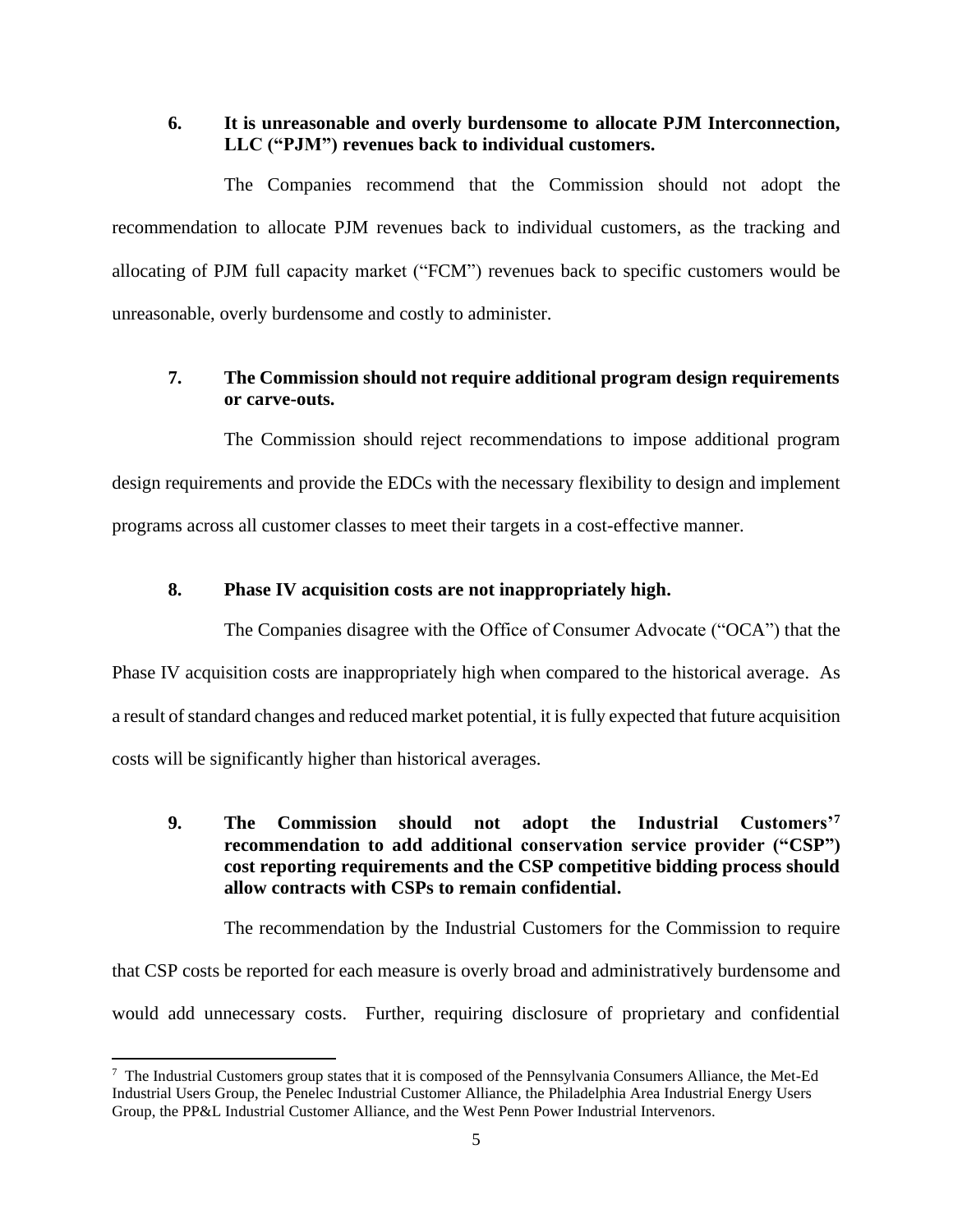information of vendors would disrupt the competitive marketplace, may restrict vendor participation in the Act 129 programs, and has the potential to increase costs for the programs.

#### **10. Low-income targets and requirements should not be increased for Phase IV.**

The Companies oppose recommendations by certain parties to increase carve-out targets and impose additional requirements for the Act 129 low-income programs. Increasing the targets as suggested by the OCA, by the Coalition for Affordable Utility Services and Energy Efficiency in Pennsylvania ("CAUSE-PA")<sup>8</sup> and by the Commission on Economic Opportunity<sup>9</sup> would increase the administration and acquisition costs to target greater customer participation for both the low-income sector and result in the need to reduce EE&C programs' overall energy consumption and demand reduction targets.

# **11. New carve-outs are not needed for Government, Nonprofit and Institutional ("GNI") customers.**

The Companies fully support the Commission proposal to not specify a carve-out for the GNI sector, and for the same reasons recommends that the Commission not adopt a Governmental ("G") carve-out for Phase IV of Act 129 as recommended by certain parties.

### **Companies' Reply Comments**

The Companies elaborate on the foregoing summary and offer the following full Reply Comments in response to Comments filed by various parties.

<sup>&</sup>lt;sup>8</sup> CAUSE-PA states that is an unincorporated association of low-income individuals that advocates on behalf of its members to enable consumers of limited economic means to obtain and maintain affordable utility services.

<sup>9</sup> The Commission on Economic Opportunity states that it is a community action agency serving low-income households in Luzerne County, Pennsylvania.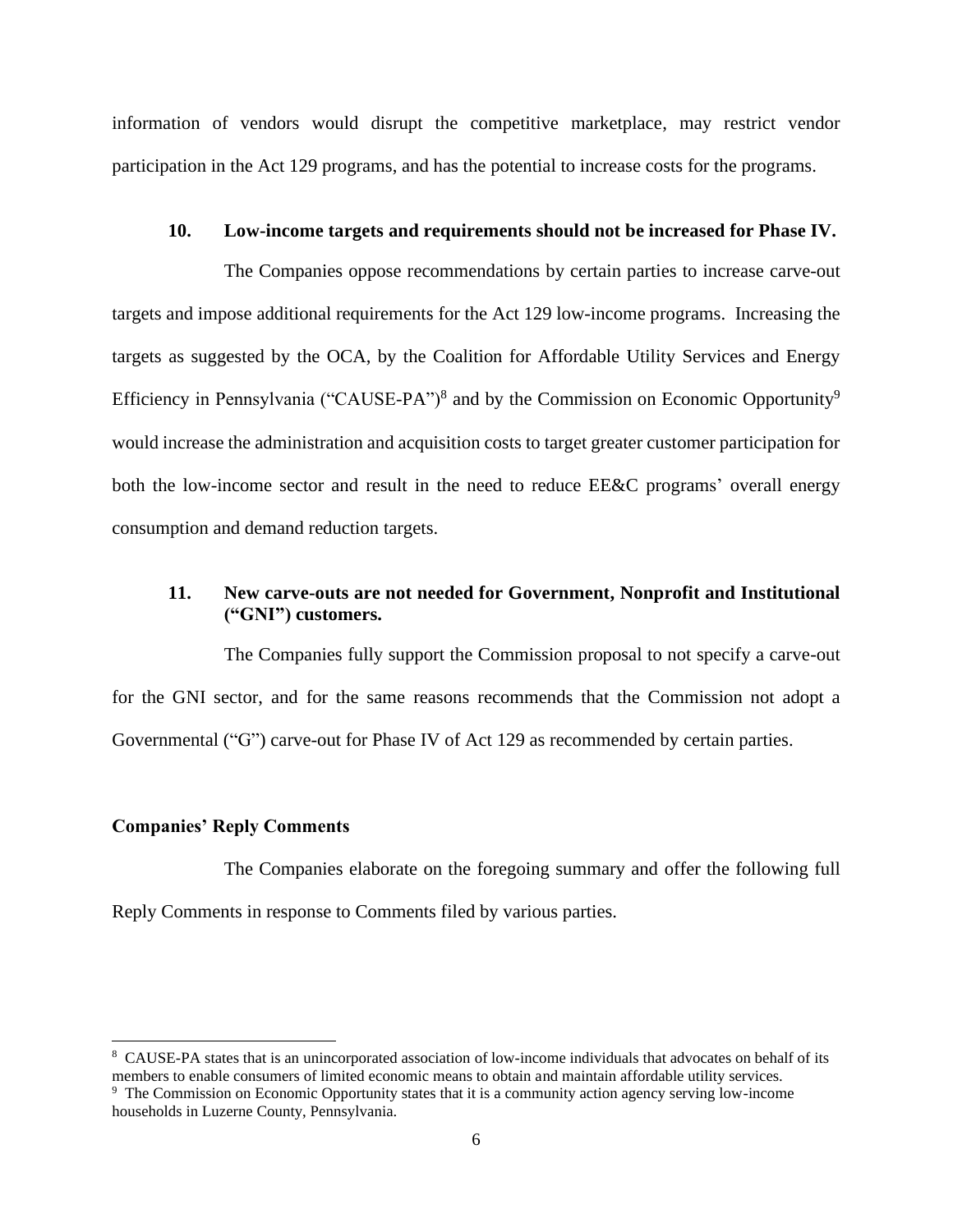#### **1. Phase III excess budget should not be used to increase Phase IV targets.**

Several parties provided comments regarding Phase III excess budgets. For example, CAUSE-PA recommends that the unspent Phase III dollars be rolled over to Phase IV and used to offset the cost of health and safety measures. The Environmental Stakeholders<sup>10</sup> suggested that the Commission should allow EDCs to carry over excess budget funds from Phase III to Phase IV, but EDCs should be required to spend such funds on energy efficiency measures for low-income ratepayers. Additionally, the Environmental Stakeholders propose that if rollover savings credits are expected from Phase III, the credits should be treated as measures with zero additional acquisition cost in Phase IV, and Phase IV targets should be raised proportionally. The PA Energy Efficiency for All Coalition ("PA-EEFA")<sup>11</sup> states that it disagrees with the Commission's proposal to refund any unspent Phase III budgets to customers at the beginning of Phase IV and suggests that the funding be used to increase the reach of the programs by utilizing any unspent Phase III funds in Phase IV for those affected by COVID-19. The Companies disagree as the benefits of the carryover proposed in the Tentative Order would be undermined, and targets would be raised arbitrarily.

As with earlier phases of EE&C programs, the Tentative Order appropriately allows the EDCs the full Phase IV budget, regardless of Phase III spending and consumption reduction target attainment. The Commission properly recognizes that the utilities are at risk of possible penalties should they not meet their targets. It also recognizes the importance of the EDCs' specific programs not lapsing which could cause customer confusion, disrupt the market

<sup>&</sup>lt;sup>10</sup> The Environmental Stakeholders group states that it is composed of the Sierra Club, the National Resources Defense Council, Citizens for Pennsylvania's Future, the Clean Air Council, Philadelphia Climate Works, POWER, and 350 Philadelphia.

<sup>&</sup>lt;sup>11</sup> PA-EEFA states that it is a group composed of ACTION-Housing, Community Legal Services, The Housing Alliance of Pennsylvania, the Green & Healthy Homes Initiative, Keystone Energy Efficiency Initiative, and the National Housing Trust.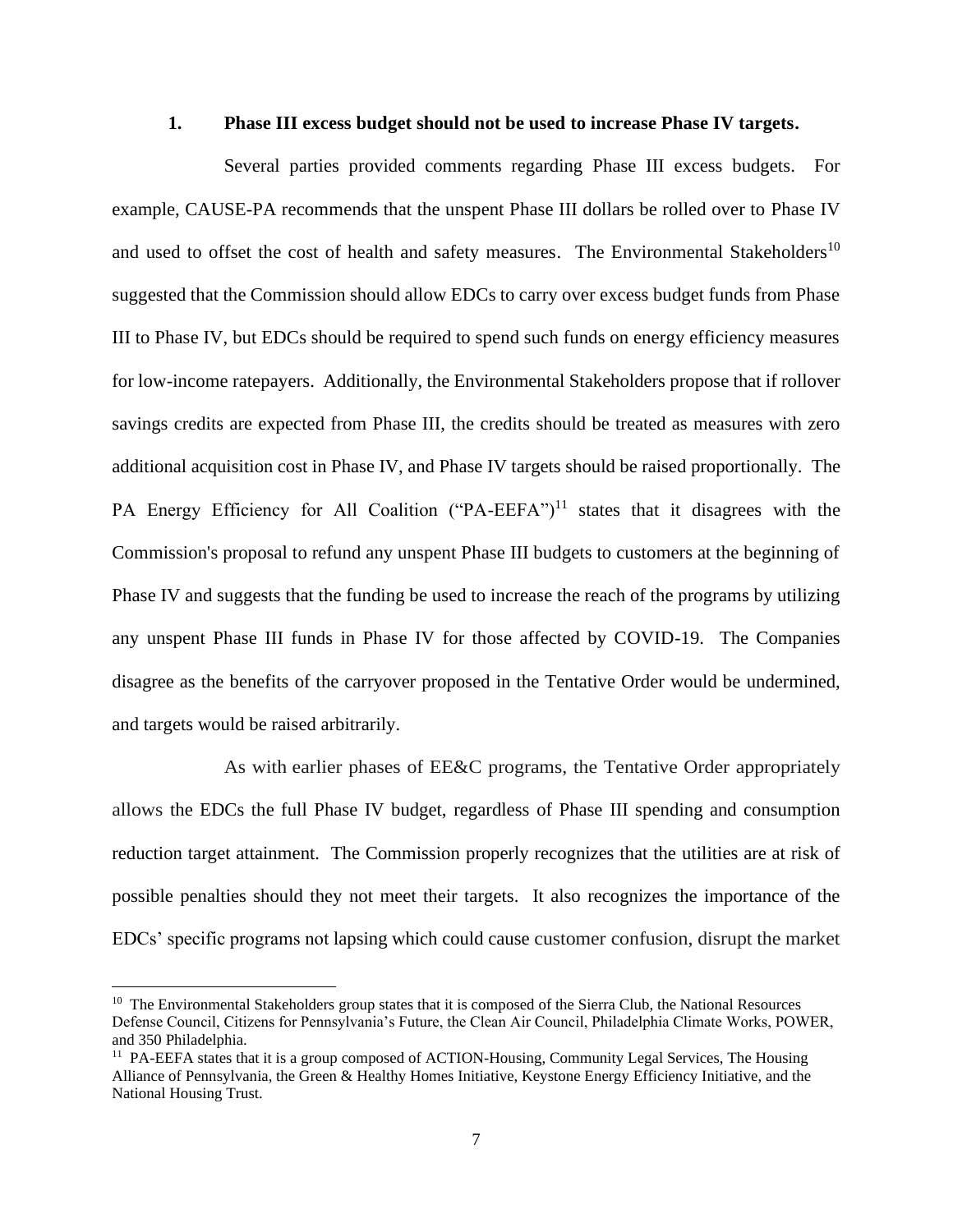and increase transition costs between phases. Additionally, the Commission recognizes that program measures installed and commercially operable on or before May 31, 2021, as well as CSP or administrative fees related to Phase III, are considered Phase III expenses. In this instance, the Commission proposes allowing EDCs to utilize their Phase III budgets past May 31, 2021 to account for program measures installed and commercially operable on or before May 31, 2021, and to finalize CSP evaluation, measurement and verification ("EM&V"), and reporting expenditures related to Phase III.

The Companies disagree with the commenters who propose to use unspent Phase III budgets on Phase IV programs and agree with the Commission proposal that EDCs begin Phase IV using only their Phase IV budgets. The Tentative Order states: "We do not believe it to be sound policy to continue spending Phase III budgets in Phase IV on Phase IV plan implementation when those monies could be refunded back to the appropriate rate classes. To clarify, we propose that on June 1, 2021, the EDCs would only use Phase III budgets to close out program delivery, EM&V, and reporting obligations for measures installed and commercially operable on or before May 31, 2021. The EDCs would not be allowed to use Phase III funds for Phase IV plans."<sup>12</sup> Further, the Companies' position is that unspent Phase III monies should not be used as a mechanism to increase the Phase IV EE&C budgets beyond the budget caps established in Act 129. Act 129 clearly establishes a 2% budget or spending cap and increasing the Phase IV EE&C budgets for any reason such as those proposed by the commenters would result in exceeding the spending cap.

<sup>12</sup> Tentative Order, p. 69.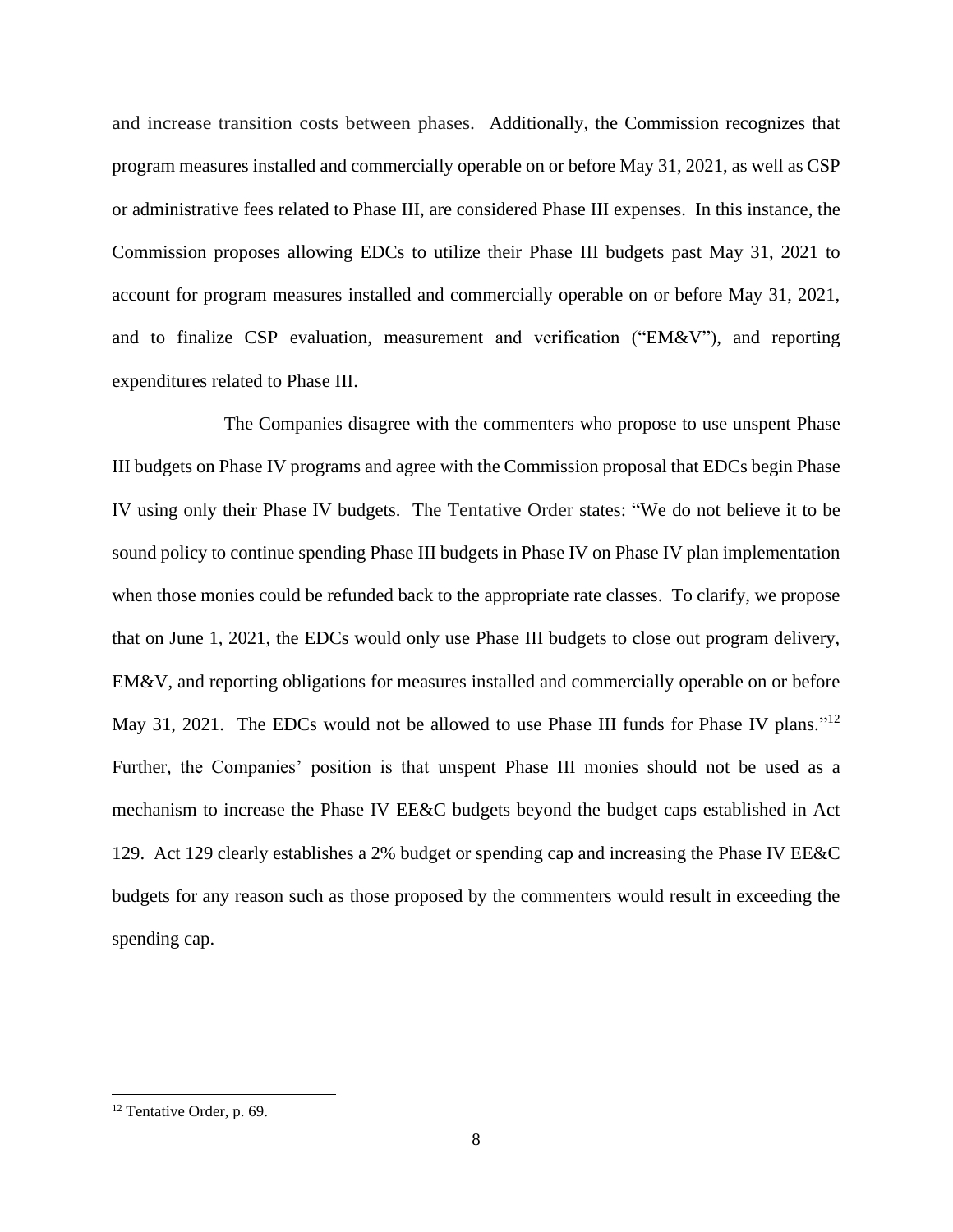## **2. The full Phase III savings carryover should be counted toward compliance with Phase IV targets.**

Per its Phase III Implementation Order, the Commission directed EDCs to continue their programs through the end of each phase even if consumption reduction targets have been met. As noted in the their Comments, the Companies agree with continuing the process associated with carryover savings established for Phase III into Phase IV where the Tentative Order allows EDCs to count savings attained in Phase III in excess of their targets and apply them towards their Phase IV targets. KEEA recommends that only 50 percent of carryover savings be counted toward the next phase. The Companies strongly disagree with KEEA's recommendation.

Adopting an arbitrary discount on the carryover savings achieved by the Companies and paid for by customers will diminish the value of the reductions to both customers and the EDCs, as well as undermine the encouragement for EDCs to maximize Phase III savings. KEEA's recommendation would also minimize the contribution achieved savings have on reducing energy consumption and potentially increases program costs in Phase IV. KEEA asserts that allowing 50 percent of that amount would still provide an incentive to EDCs for overperformance, but in actuality would only serve to provide a disincentive for programs to continue as it would not allow counting for full compliance. As proposed in the Tentative Order, savings carryover is already limited to only those savings attained in Phase III in excess of targets.

Finally, the full implications and current uncertainty surrounding the COVID-19 pandemic and residual effects both on Phase III and into Phase IV are unclear and will not be fully understood for a very long time. This has already impacted program operations during Phase III and will restrict the opportunity for carryover savings into Phase IV, and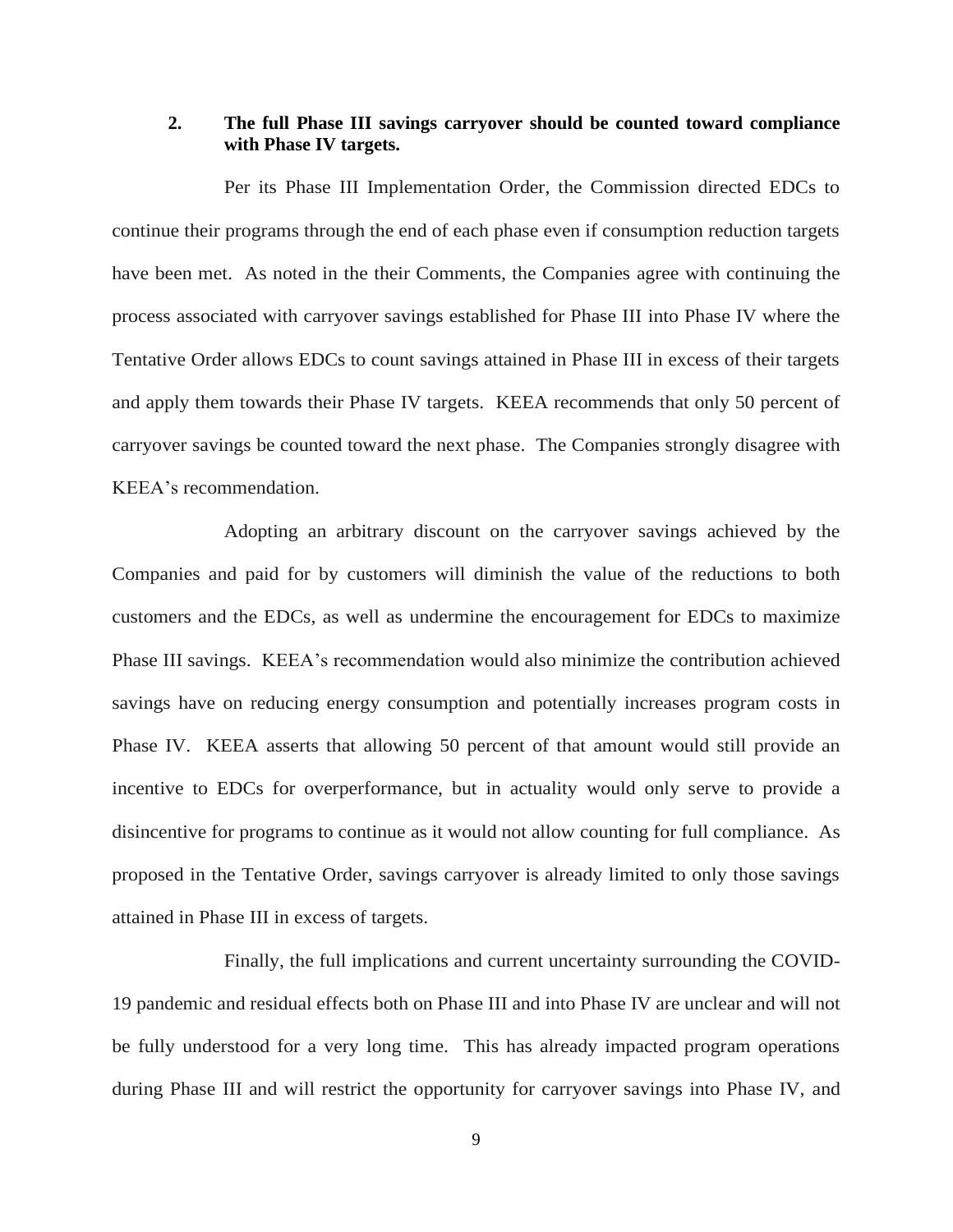potentially the ability or interest of customer participation in the Phase IV programs. The Companies agree with the recommendation in the Tentative Order that full carry over of Phase III excess savings should be allowed into Phase IV to encourage the EDCs to maximize carryover savings to both customers and the EDCs.

**3. The Companies recommend that the Commission direct the implementation of Phase IV beginning June 2021 as outlined in the Tentative Order, and further that the Commission recognize a force majeure process for modifying targets.**

The OCA, the Industrial Customers, and Industrial Energy Consumers of Pennsylvania ("IECPA")<sup>13</sup> recommend extending Phase III and delaying the start of Phase IV due to the current COVID-19 pandemic. The Companies do not agree with recommendations to delay the start of Phase IV by any amount of time and encourage the Commission to implement Phase IV on June 1, 2021.

Extending Phase III and postponing Phase IV would be a complex and burdensome exercise. EDCs, the Commission and parties, and ultimately the public, have expended significant effort and costs into Phase IV planning to date, including the Market Baseline Study, Market Potential Studies, Technical Reference Manual, Total Resource Cost Test, and the Tentative Implementation Order. An extension of Phase III would pose unique challenges and considerations. Phase III EE&C targets, requirements and funding could require revision, as could EE&C program plans to address the extension. There would also be incremental administrative activities and costs associated with amending existing contracts

<sup>&</sup>lt;sup>13</sup> IECPA states that its membership consists of Air Products & Chemicals, Inc.; AK Steel

Corporation; ArcelorMittal USA LLC; Arconic, Inc.; Benton Foundry, Inc.; Carpenter Technology Corporation; Domtar Paper Company, LLC; East Penn Manufacturing Company; Keystone Cement; Knouse Foods Cooperative, Inc.; Marathon Petroleum Corporation; Praxair, Inc.; Proctor & Gamble Paper Products Company; and United States Gypsum Company.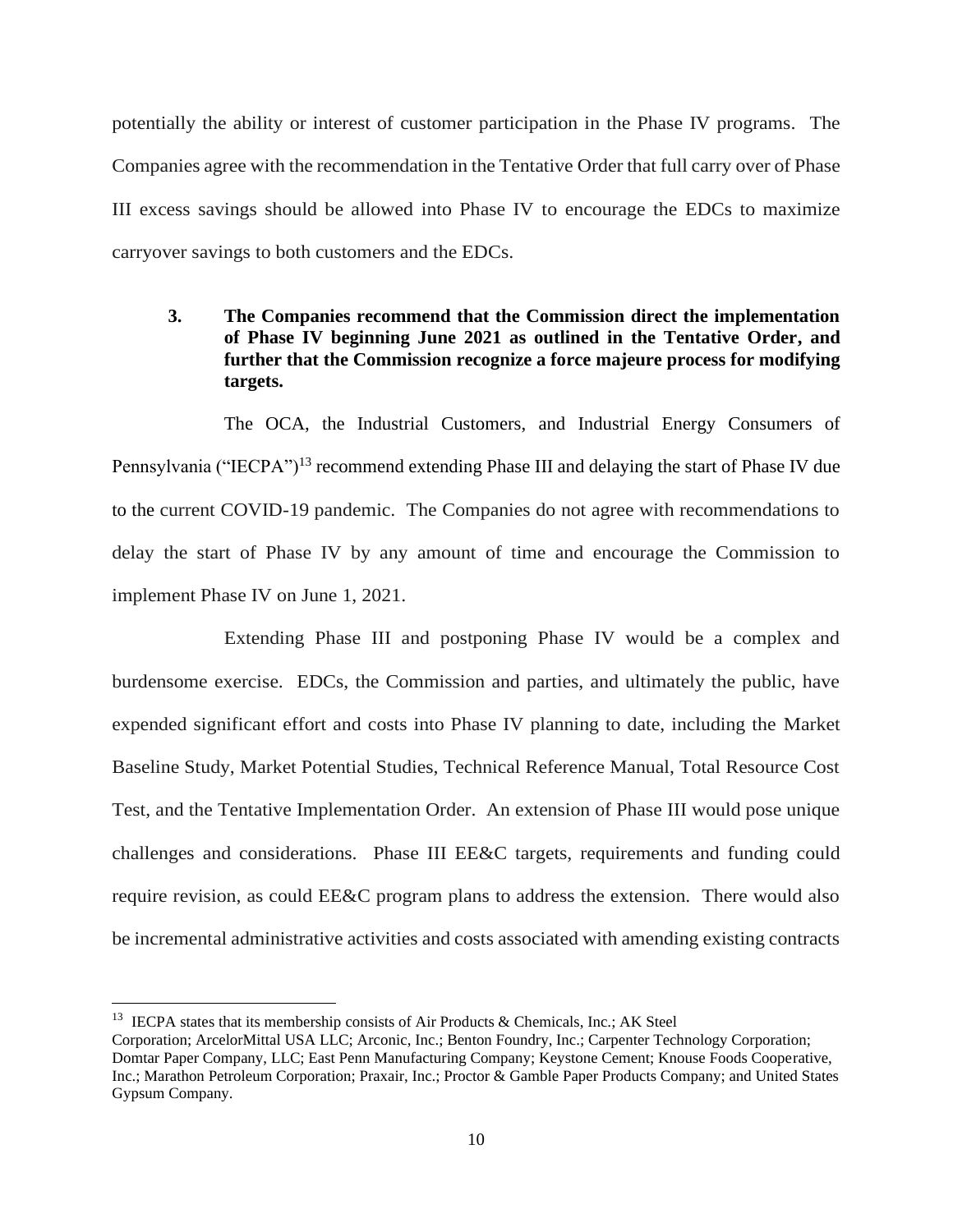or procuring services with conservation service providers to support implementation of the Phase III programs beyond May 31, 2021. For example, there may not be sufficient budget remaining for certain programs to continue, and absent expansion of utility program budgets, such as through filing time-intensive Plan changes with the Commission to transfer or increase program budgets, some programs may lapse, resulting in customer confusion, loss of market continuity, and in increase in costs between phases. Given that there is neither a precedent nor a timeframe to understand all the impacts of the COVID-19 pandemic, any delay is arbitrary and will only introduce highly speculative assumptions into the planning process for Phase IV. The Companies recommend, therefore, that demand targets for the final year of Phase III be voluntary. This recommendation mitigates the concerns of all parties suggesting that Phase III be extended or Phase IV be delayed, while leveraging all of the effort, time and funding to date for Phase IV planning activities and avoiding the additional and unnecessary effort, time and funding that would be required to extend Phase III or delay Phase IV.

The Companies' position with respect to making the demand targets for the final year of Phase III voluntary is expressed in the Petition of the Energy Association of Pennsylvania filed on behalf of the major Pennsylvania EDCs on May 1, 2020 at Commission Docket No. M-2014-2424864.

The Companies further recommend that the Commission include a provision and process in its Final Phase IV Order to allow amendment of the Phase IV EDC targets and requirements to ensure that targets may be modified upon request of an EDC when the EDC faces issues beyond its control which may lead to program under-performance. The additional process for Phase IV would allow the Commission to revise targets due to "force majeure" events, outside the reasonable control of EDCs, such as the COVID-19 pandemic, that may render energy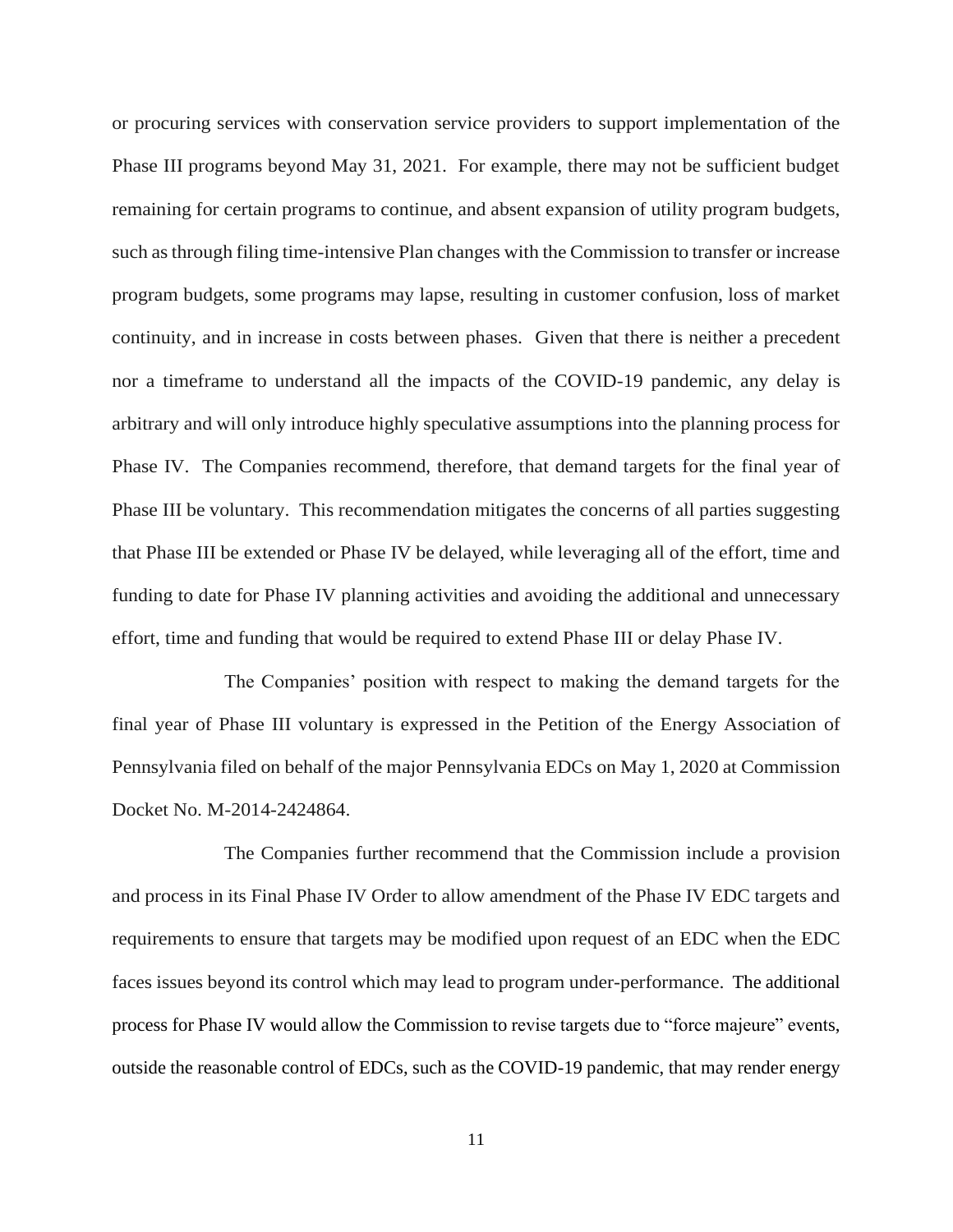or demand reduction targets impractical. Such a procedure could be similar to the process established in the Alternative Energy Portfolio Standards Act,<sup>14</sup> and Commission regulations promulgated thereunder,<sup>15</sup> whereby EDCs could initiate process for a Commission determination that targets are no longer achievable. Such a process would be appropriate in the light of current conditions, given that EDC targets are set for a full five-year period up to six-years into the future that may entail unforeseeable, unavoidable difficulties. To emphasize: the Companies oppose any delay to the start of Phase IV and encourage the Commission to implement Phase IV on June 1, 2021 as provided in the Tentative Order.

## **4. Large C&I customers should not be allowed to opt out without targets adjusted accordingly.**

Both IECPA and the Industrial Customers propose that large C&I customers should be permitted to opt out of Act 129 EE&C programs since some of these customers have chosen to make investments in energy efficiency in pursuit of energy or demand savings. The Companies oppose the proposal of the Industrial Customers on grounds that customer opt-outs are a drastic departure from both Act 129 and the SWE's MPS upon which the targets are based. Customer opt-outs will negatively impact the ability of each EDC to meet energy savings and demand reduction targets and substantially increase the risk of mandatory penalties. Furthermore, the proposal conflicts with the intent of Act 129 that provides "each plan includes a variety of energy efficiency and conservation measures and will provide the measures equitably to all classes of customers."*<sup>16</sup>*

<sup>14</sup> 73 P.S. § 1648.1, *et seq.*

<sup>15</sup> 52 Pa. Code § 75.66.

 $16$  66 Pa. C.S. § 2806.1(a)(5).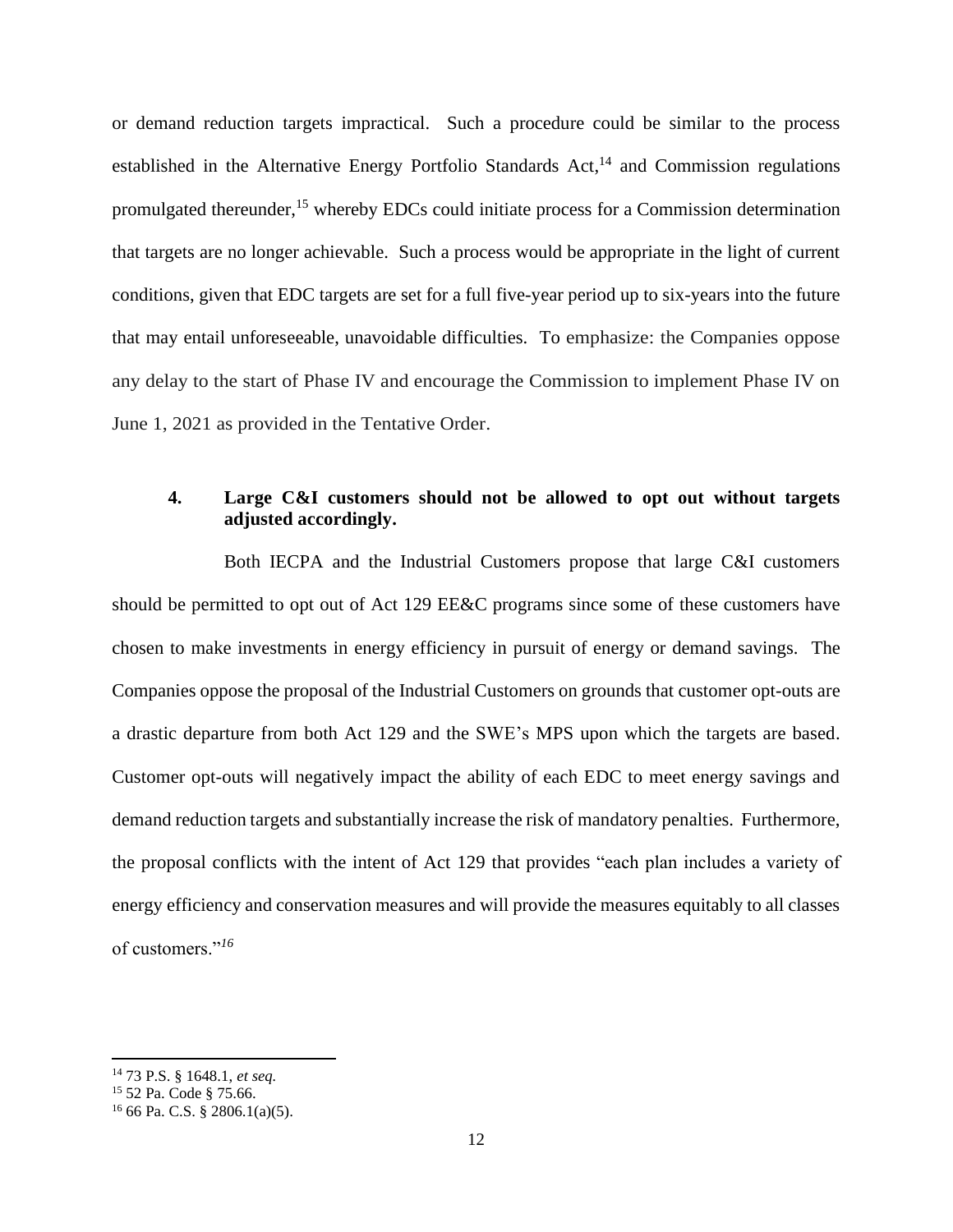Act 129 and the Commission's Tentative Order are constructed in a manner that balances many requirements including the reduction of energy demand and consumption, providing programs to all classes of customers, achieving reductions within specific sectors and ultimately the cost-effectiveness of the plans and cost to customers. All these considerations were included in the MPS upon which the targets and other requirements are based. Allowing large C&I customers to opt out of the EE&C programs without having targets adjusted accordingly significantly disrupts the balance provided under Act 129 and the Tentative Order and will shift costs to other classes of customers. The Companies recommend that the Commission not allow large C&I customers to opt out of the EE&C programs.

## **5. It is appropriate to use coincident peak demand targets towards EDC demand reduction targets.**

The Companies concur with the Commission's proposal to use coincident peak demand reductions from energy efficiency ("EE") measures to establish peak demand reduction targets versus utilizing DDR programs. The SWE's analysis of the reduced DDR avoided cost benefits, the risks and complexities of PJM's peak shaving adjustment program, and the Commission's preference for lasting peak demand reductions from EE measures versus singleyear reductions from DDR programs justify such an approach for Phase IV. However, the Companies do not oppose the OCA recommendation that, to the extent an EDC is able to costeffectively meet its potential consumption reduction, along with a demand response program, the EDC should be able to file a demand response program as part of its plan and include any such peak demand reduction attained toward its target.

Several commenters stated that it is imperative that utilities embrace dynamic pricing and offer time-of-use rates to customers so that they can take advantage of the lower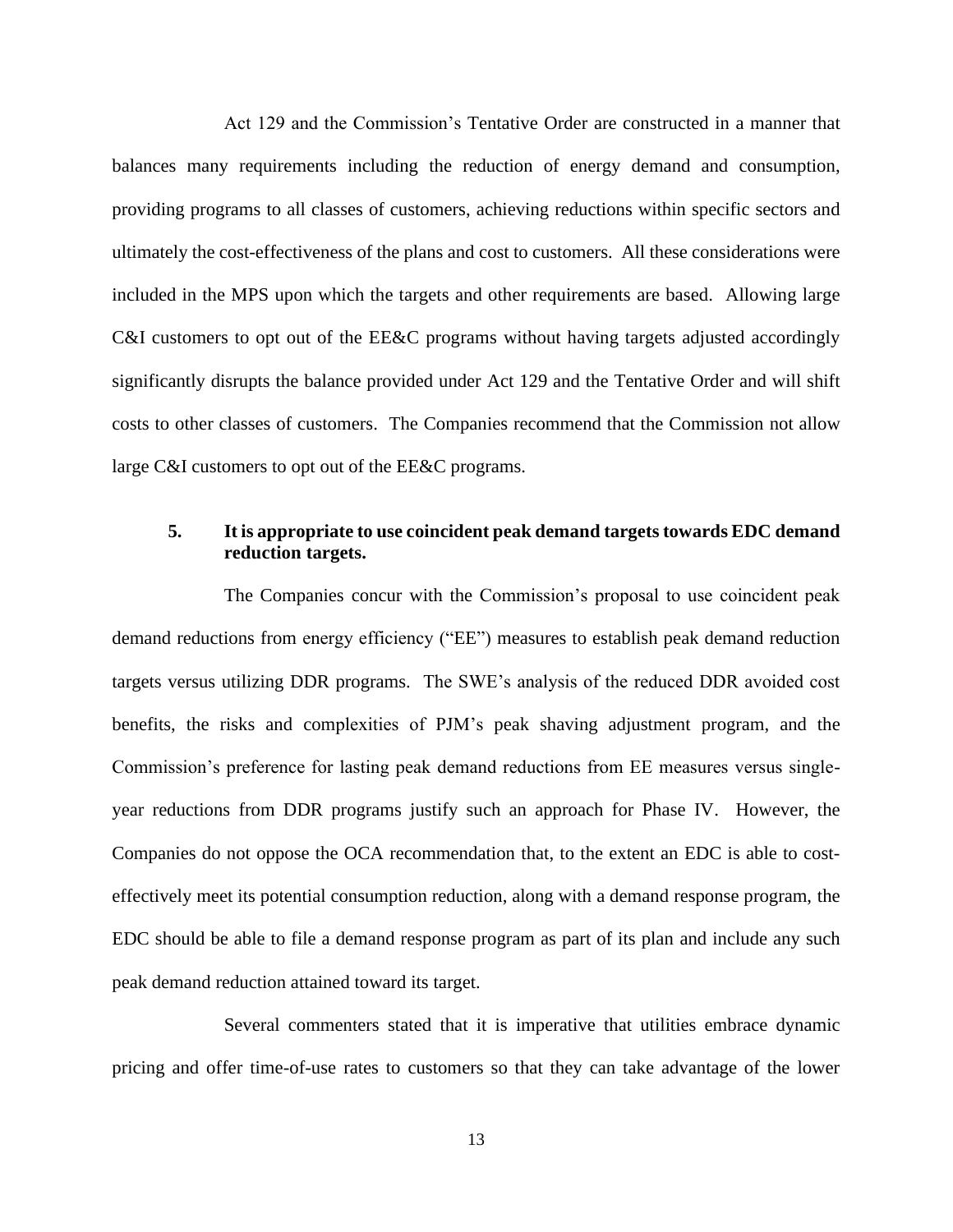electricity costs that utilities enjoy during off-peak periods. The Companies believe that time-ofuse rates are more appropriate for the generation portion of the customer's bill than for the distribution portion of the bill since generation costs differ based on the time of use. The Companies point out that they have already implemented Time-of-Use Default Service Riders designed to provide incentives to customers to alter their usage to take advantage of lower offpeak generation rates. However, the cost of providing distribution service is largely determined by fixed costs that do not vary with the amount of usage or the time of day when usage occurs

The Environmental Stakeholders further commented that the Commission should require that the targets set for peak demand reduction be enforced annually subject to penalty under 66 Pa. C.S. § 2806.1(f). The Companies respond that the Tentative Order proposes that the EE&C plans are designed to achieve at least 15 percent of goals in each of the program years; however, it does not subject the EDCs to annual compliance targets or penalty provisions in each of the program years. This is entirely consistent with the Commission's determination of the Phase IV consumption reduction targets. The Companies recommend that the Commission should determine compliance with both the consumption and demand reduction targets based on the sum of the incremental annual savings over the term of Phase IV, and not annually. Many factors can impact the performance of the programs on an annual basis including business and economic conditions and customer attitudes and preferences that all change over time for various reasons. Recognizing this, determining compliance based on the sum of incremental annual savings over the term of Phase IV provides the EDCs with a degree of flexibility to react to changing conditions to meet reduction targets.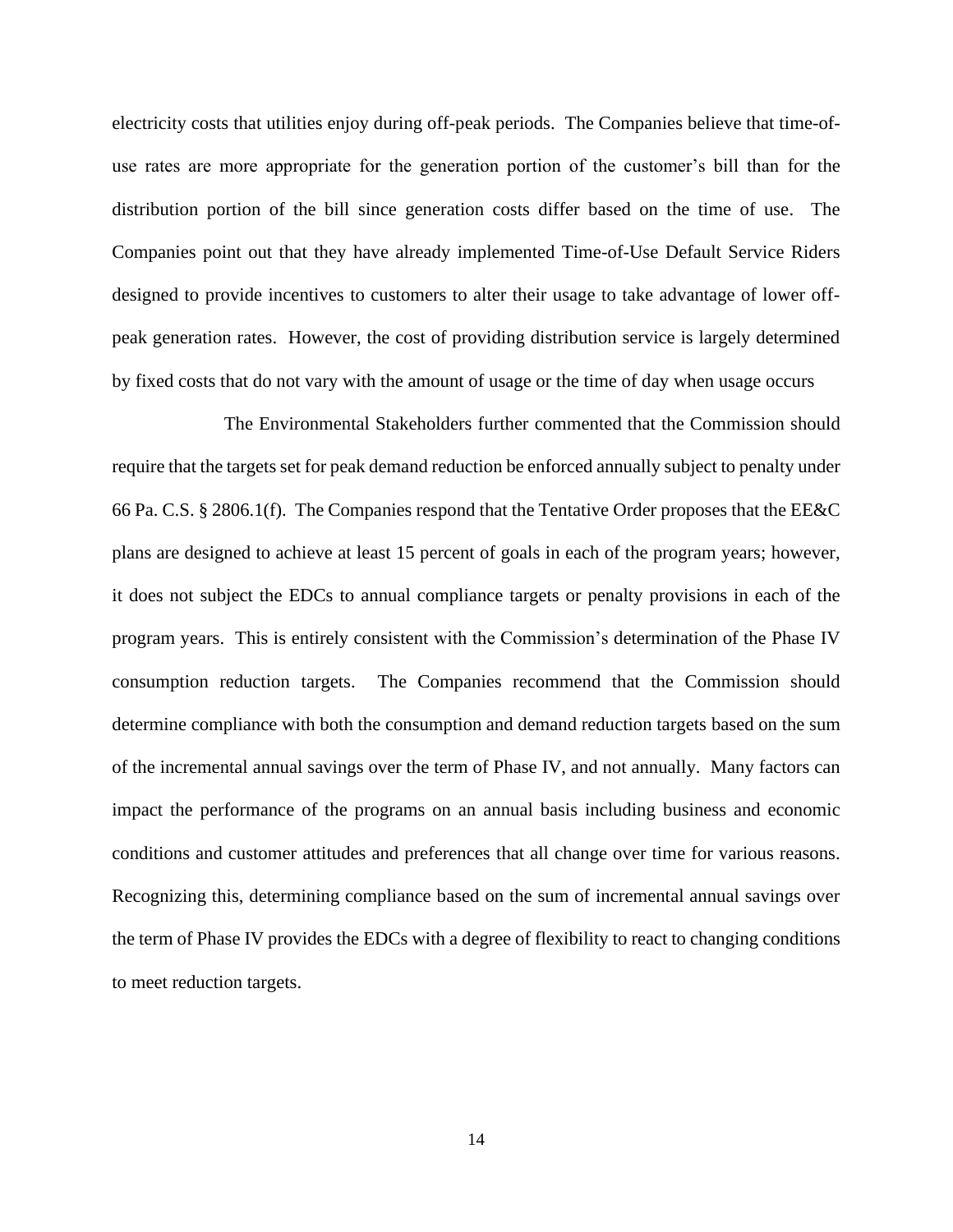## **6. It is unreasonable and overly burdensome to allocate PJM revenues back to individual customers.**

In its comments, IECPA proposes that PJM FCM revenues should be allocated back to the individual customers who provided the energy efficiency resource. The Companies recommend that the Commission not adopt this approach, as the tracking and allocating of PJM FCM revenues back to specific customers would be unreasonable, overly burdensome and costly to administer. The Companies anticipate having a large number of customers participating in its programs. Compounding the volume of participating customers is that PJM FCM revenues are received monthly, energy efficiency resources can receive PJM FCM revenues up to four years in the future, some of which would be beyond the term of Phase IV, and with continued or potentially increased annual site EM&V activities. Instead, the Commission should uphold its determination in the Tentative Order to allocate the revenues back to the customer classes from which the savings were acquired. Doing so appropriately balances the necessary administration associated with participating in the PJM markets and tracking the revenues with providing the revenues back to customers within the specific customer classes.

## **7. The Commission should not require additional program design requirements or carve-outs.**

Two parties, CAUSE-PA and KEEA, commented that the Commission should direct EDCs to install types of measures such as those with a certain useful life or long-term measures. KEEA also proposes that the Commission require EDCs to devote an amount of their budgets to multifamily housing. These incremental program design requirements are both unnecessary and potentially restrict the ability of the Companies to design and implement their plans and meet their targets and will increase the cost of compliance. In designing their EE&C plans, the Companies consider more than 100 different measures including comprehensive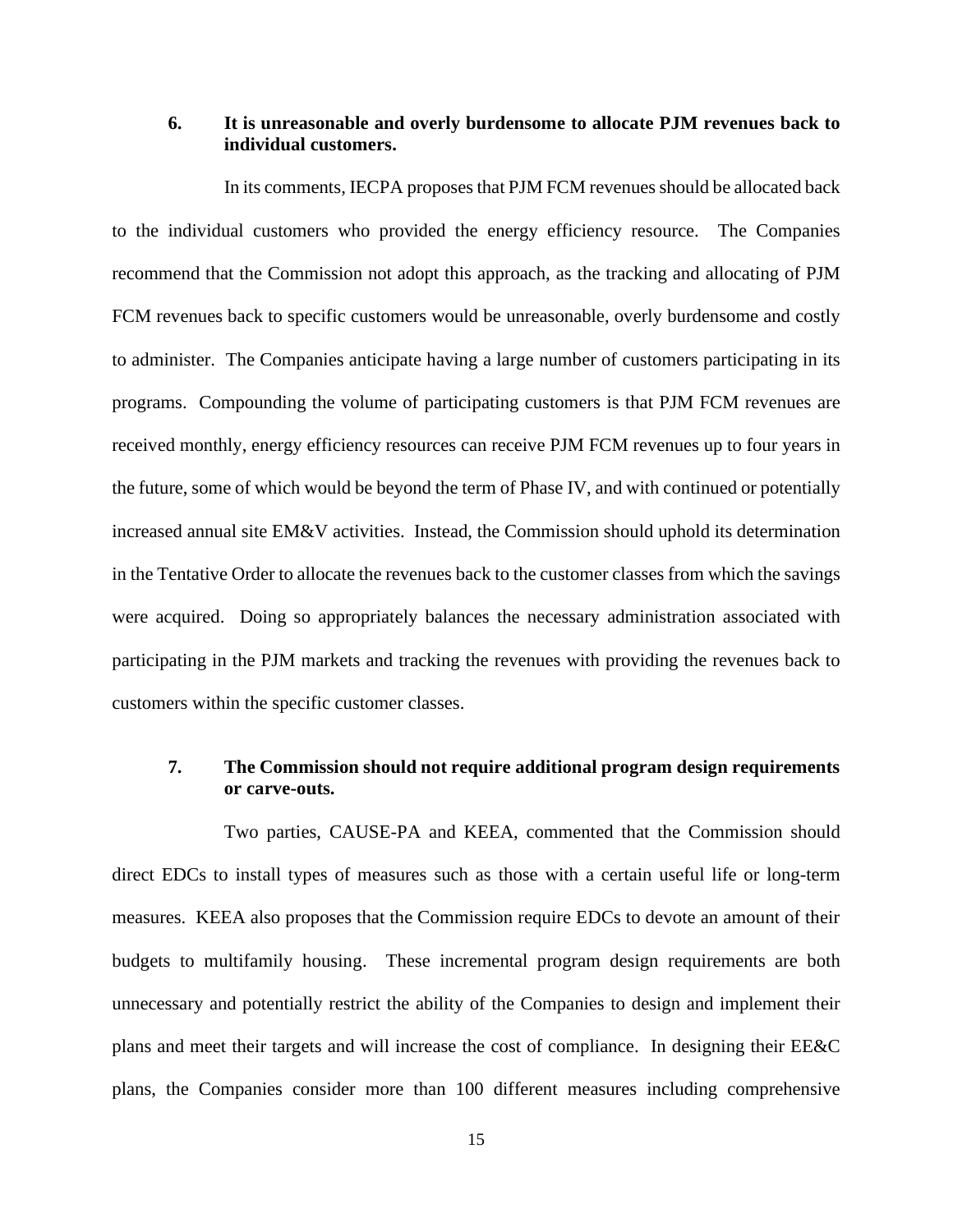measures and measures with a long useful life. The Companies select the measures for each program and finalize program designs and budgets based on many factors including input from stakeholders, CSPs and vendors, and on the Companies' experience, historical program results, industry benchmarking, the overall EE&C budget and program costs, the MPS, and balance among customer classes and cost effectiveness results. Furthermore, many factors impact the ratio of administrative versus incentive costs including type of program, measures incented, delivery channel, marketing and customer participation across the mix of measures. The Companies provide stakeholders with opportunity to provide input to proposed EE&C programs prior to submission to the Commission for approval. The Commission should recognize the inherent uncertainty in the MPS, that there is no perfect mix of measures for each EDC, and that the actual measures implemented by customers will vary from the MPS for many reasons. The Commission should therefore provide the EDCs with the necessary flexibility to design and implement programs across all customer classes to meet Phase IV reduction targets in a cost-effective manner.

## **8. Phase IV acquisition costs are not inappropriately high.**

Table 6 of the Tentative Order provides the proposed consumption reduction targets and underlying acquisition cost for all EDCs. The OCA comments that the acquisition costs developed by the MPS and subsequently adopted in the Tentative Order are significantly higher than current acquisition costs achieved in Phase III. The Companies agree with the conclusion from the SWE that the acquisition costs for Phase IV will be higher than what has been the historical average; however, the Companies disagree that costs in the Tentative Order are arbitrarily high and require further analysis by the SWE.

16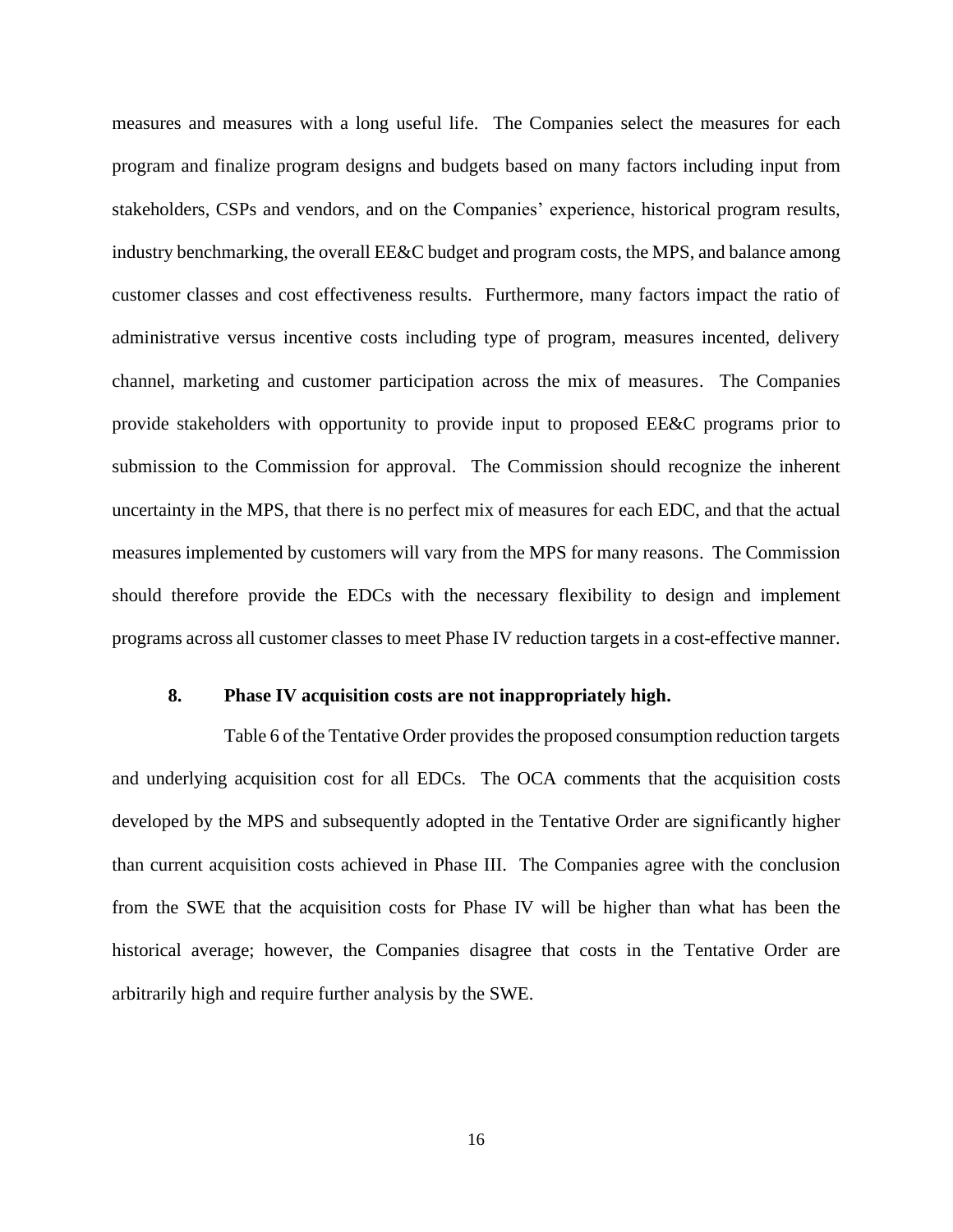The MPS followed baseline changes including the significant reduction in residential lighting savings associated with the federal Energy Independence and Security Act.<sup>17</sup> Residential lighting savings prior to the Energy Independence and Security Act accounted for a significant amount of savings at a very low acquisition cost. For this reason alone, it is illogical to compare historical Phase III average acquisition costs, where measures were assumed to count for significantly more savings, to the acquisition costs generated for Phase IV and expect them to be comparable and used for setting Phase IV targets and budgets. The OCA acknowledges that as programs mature and the utilities offer more comprehensive portfolios, it is anticipated that acquisition costs will increase, which in turn will decrease the level of savings that can be achieved based upon the budget limitations of Act 129. The Companies believe that acquisition costs should reflect that reality. Finally, with respect to the acquisition costs of West Penn Power, which are substantially lower than other Pennsylvania EDCs, the Companies recommend that the Commission also consider the level of uncertainty and amount of assumptions included in the MPS, especially given the study timeframe, as well as customer rates and the Commission's desire for EDCs to have a greater focus on comprehensive programs and measures, in setting the targets and acquisition costs for West Penn Power more in line with the other EDCs.

# **9. The Commission should not adopt the Industrial Customers' recommendation to add additional CSP cost reporting requirements and the CSP competitive bidding process should allow contracts with CSPs to remain confidential.**

The Industrial Customers recommend that CSP costs for each EE&C measure be reported by the EDCs in their annual reports and be separately stated from any compensation that is provided to the customers of the CSP service. The Companies disagree with the Industrial

<sup>17</sup> Energy Independence and Security Act of 2007, 42 U.S.C. § 17001 *et seq.*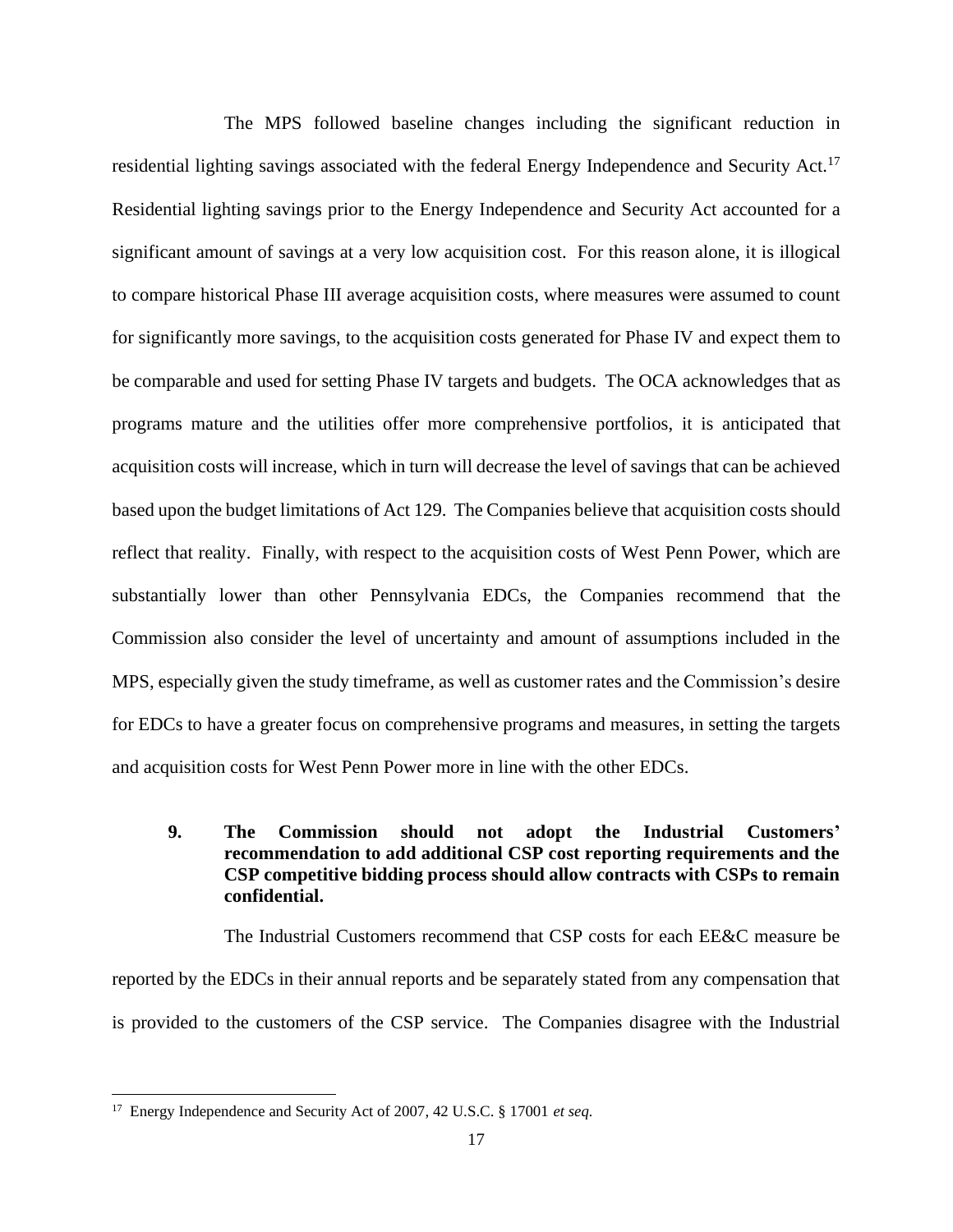Customers' proposal for various reasons. First, adding a requirement that CSP costs be reported for each measure is overly broad and administratively burdensome. Further, CSP costs including incentives paid to customers and administrative costs are already reported at the program level in the EDC reports. The Companies' current EE&C plans include over 150 measures and adopting this proposal would require significant changes to the tracking and reporting processes and systems by both the EDCs and CSPs, causing incremental and unnecessary administration cost by all parties involved. The Industrial Customers also recommend that the Companies' CSP contract review process be public and transparent. This recommendation is contrary to generally accepted competitive bidding practices and potentially would disclose proprietary and confidential information of CSPs disrupting the competitive marketplace, restricting CSP participation and increasing costs for the programs. For these reasons, the Companies recommend that the Commission not adopt the Industrial Customers' recommendations.

#### **10. Low-income targets and requirements should not be increased for Phase IV.**

The Tentative Order requires each EDC to obtain a minimum of 5.8% of its total consumption reduction target from programs solely directed at low-income customers or lowincome participants in multifamily housing programs. Comments submitted by the OCA, by CAUSE-PA and by the Commission on Economic Opportunity suggest that the low-income savings targets are understated. The Companies disagree and state that low-income targets established in the Tentative Order are based on the MPS and the SWE analysis of a set budget carve-out. Setting the targets at a portion of the potential is fully appropriate in that doing so recognizes the inherent uncertainty in the MPS as well as recognition that there is no perfect mix of measures for each EDC and that the actual measures implemented by customers will vary from the MPS for many reasons. Furthermore, programs for low-income have been in place for a long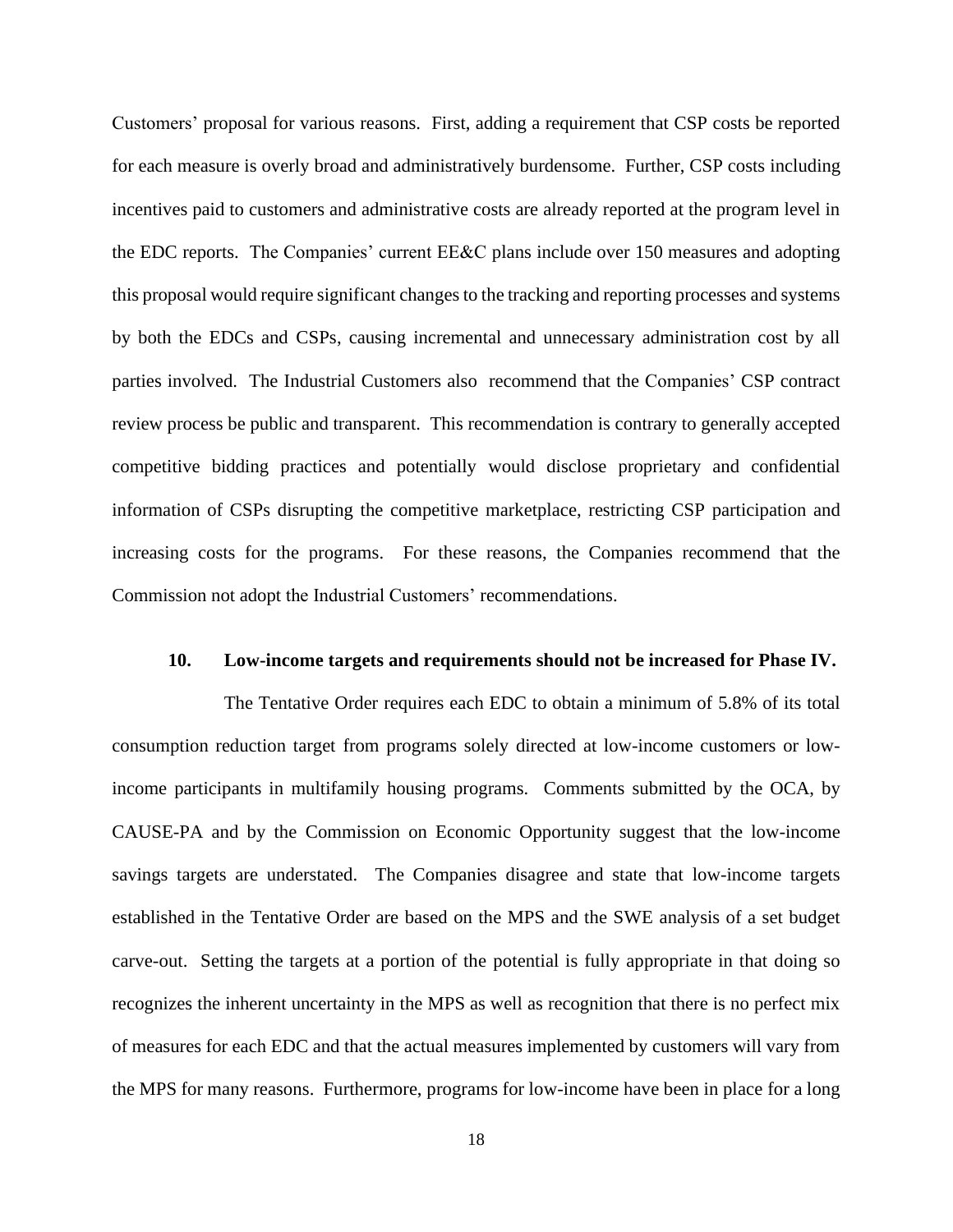time, and many customers are already served through these programs reducing the availability of customers to serve. Increasing the targets as suggested by the OCA, CAUSE-PA and Commission on Economic Opportunity would increase the administration and acquisition costs to identify and target greater customer participation for both the low-income sector and the EDC's portfolio of programs for Phase IV, and would reduce the EE&C programs' overall energy consumption and demand reduction targets.

The Companies also believe that CAUSE-PA's suggestion to add a requirement that a percentage of the low-income target come from direct installation measures is overly aggressive and unnecessary and will also cause significant budget increases to the low-income programs. The Companies' current Act 129 low-income programs include direct installation programs and the Companies fully anticipate these will continue in Phase IV to help meet the lowincome carve-out and portfolio targets. Suggesting additional requirements for direct installation measures fails to recognize the existing programs as well as the robust and comprehensive directinstall low income usage reduction programs ("LIURP") and would unnecessarily increase program administration efforts and budgets for low-income programs.

Similarly, the Companies believe the suggestion by CAUSE-PA to include a 20% carve-out for multifamily programs is also overly aggressive and unnecessary and will also cause significant budget increases to the EDCs. The Companies currently have multifamily programs that include direct installation measures targeted to the low-income sector and works diligently with the Pennsylvania Housing Finance Agency in promoting and targeting programs for multifamily housing. The Companies also note that the type and number of multifamily buildings varies among service territories and, as such, the EDCs should be given the flexibility to design their programs based on their unique service territories.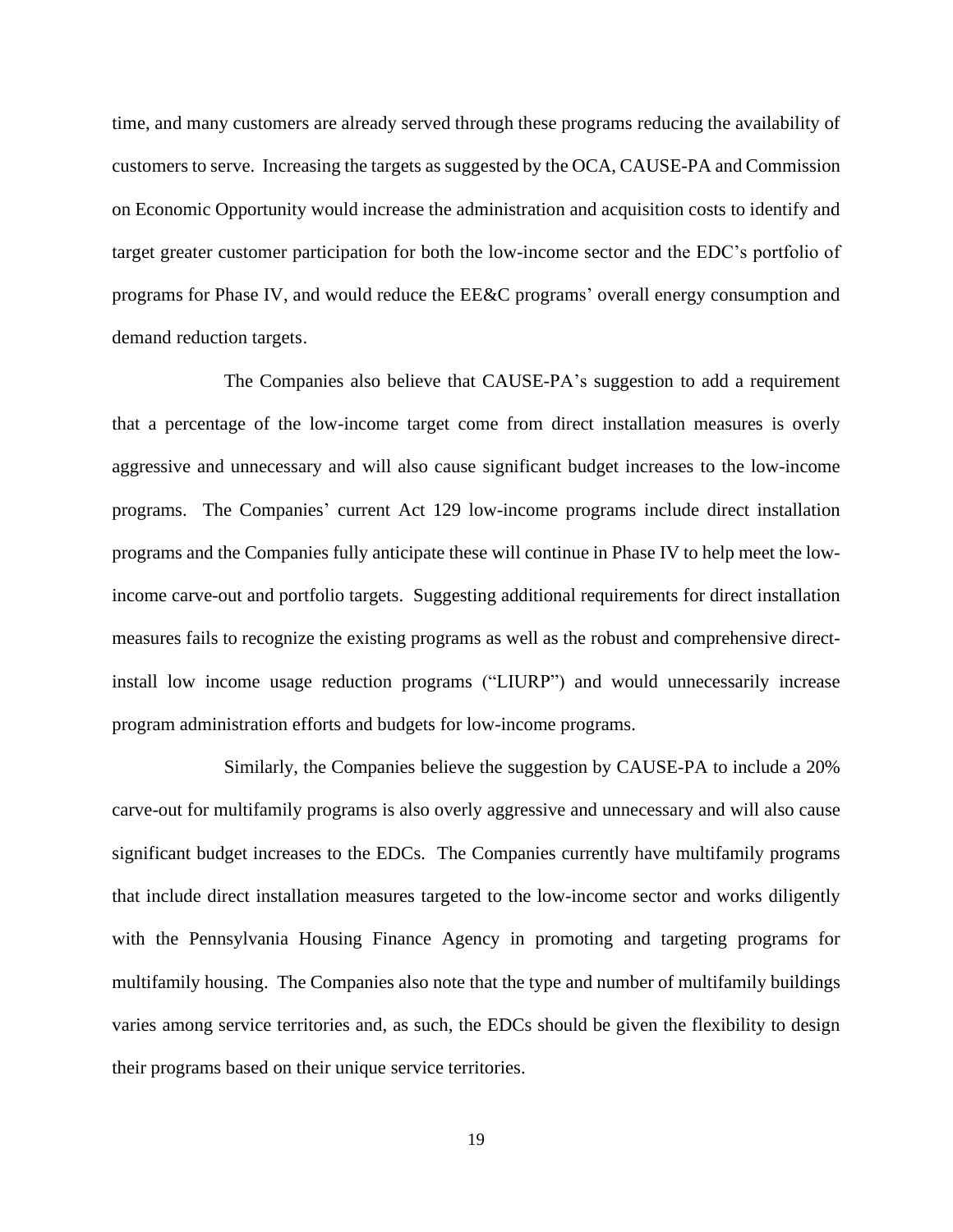Lastly, the Companies do not agree that additional requirements are necessary to make a greater and more explicit effort to coordinate the Act 129 low-income programs with financial assistance programs. The Companies already combine the Act 129 low-income program enrollment and application process with their customer assistance programs and LIURP application processes.

In designing their EE&C plans, the Companies consider measures and programs for all customer classes, including direct install, multifamily and comprehensive measures, and programs for low-income customers. The Companies select the measures for each program and finalize program designs and budgets based on many factors such as input from stakeholders, CSPs and vendors, and such as the Companies' experience, historical program results, industry benchmarking, the overall EE&C budget, and cost effectiveness results. The Companies provide stakeholders with opportunity to provide input to the EE&C programs and measures prior to submission to the Commission for approval. The Companies recommend that the Commission reject the recommendations by the OCA, CAUSE-PA, the Commission on Economic Opportunity and PA-EEFA to increase the low-income targets and requirements as the recommendations are unnecessary and would unnecessarily increase the administration and acquisition costs of the Act 129 low-income programs.

#### **11. New carve-outs are not needed for GNI customers.**

The Environmental Stakeholders suggest a "G" carve-out that sets savings targets for government buildings to be met by each EDC. The Companies fully support the Commission proposal not to specify a carve-out for the GNI sector and for the same reasons recommend that the Commission not adopt a "G" carve-out for Phase IV. Based on the Companies' experience in providing programs to GNI customers to date, the GNI sector can produce a significant share in